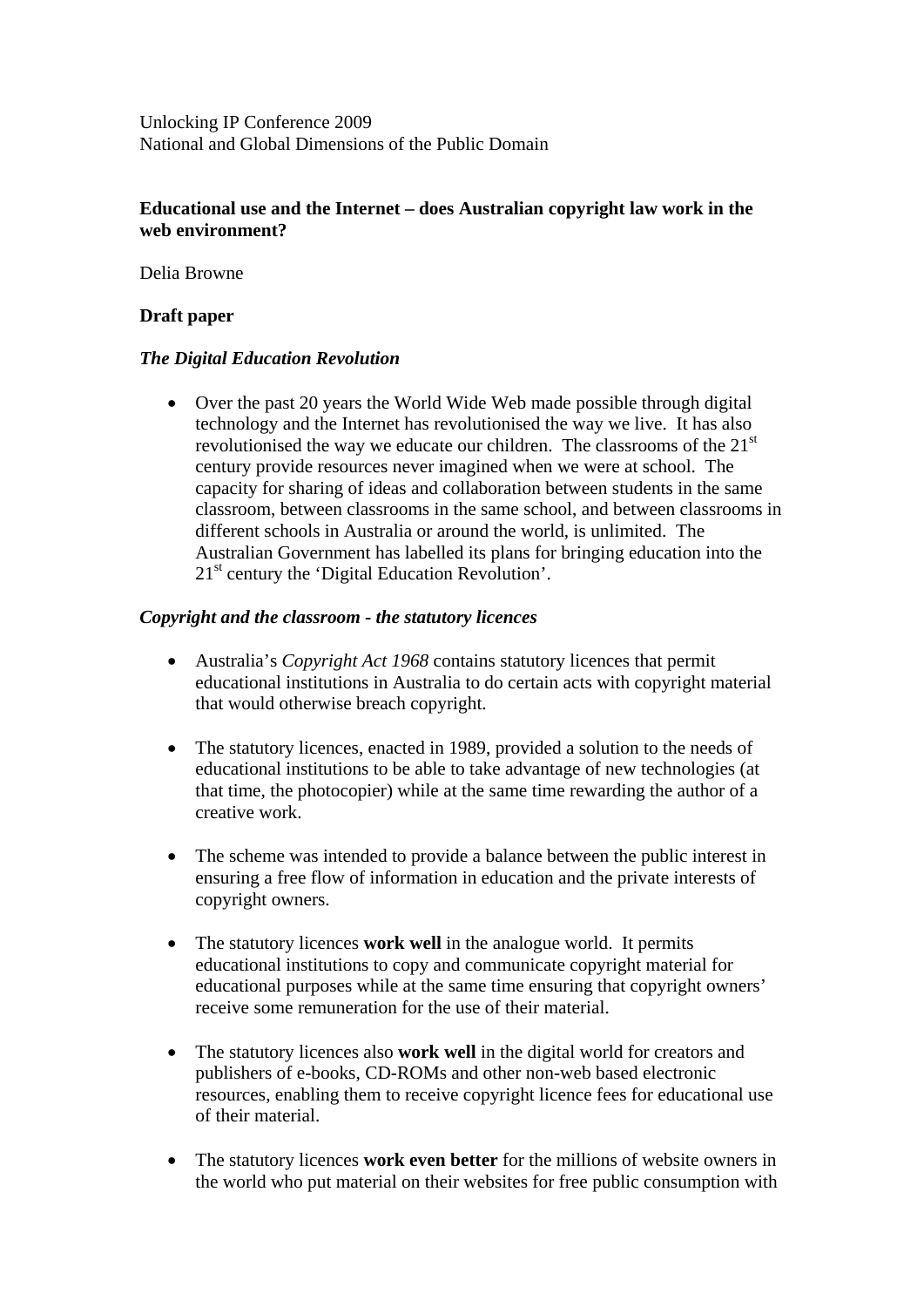no expectation of ever receiving a brass razoo in copyright royalties and receive a windfall at the expense of Australian educational institutions and Australian taxpayers whose taxes fund the education system. It is at this point that one must ask whether the 'balance' intended by the enactment of the statutory licences is seriously out of wack.

## *The statutory licences and the Internet – a misfit?*

- The statutory licences do NOT work well in the context of the Internet and the World Wide Web.
- Application of the Part VB licence (which covers, literary, dramatic, musical and artistic works) to material made freely available to the world on websites effectively means that educational institutions pay for downloading and printing a webpage unless the webpage owner has specifically made that material 'free for education use' or free for 'non-commercial use within your organisation'.
- In the context of material made freely available on the Internet, the statutory licence is not protecting a market – it has created a market – a very targeted market that means that educational institutions in Australia are the only educational institutions in the world that pay for the use of this material.
- It is ironic that a network that was originally created by universities for sharing information for research and education and on which commercial use was forbidden until 1988, has been hijacked to create a new market for those who never expected to be paid for making their information freely available on the Web.
- As the law currently stands increased use of the internet in Australian schools will result in increasing commitment of public funds to pay copyright fees for use of freely available internet material. Schools will have little option but to limit Internet usage to contain copyright costs.

# *Is reform needed?*

- In the view of Australia's educational institutions, the answer to this question is an emphatic 'yes'!
- Schools, TAFEs and universities believe that, as a matter of policy, educational institutions should be able to use publicly available information on websites for non-commercial educational purposes without having to pay copyright fees and that such information should be excluded from the statutory licences.
- Exclusion of material available to the world for free on the Internet would not affect the underlying copyright and the source of the material would still need to be appropriately acknowledged whenever the material is used for educational purposes.